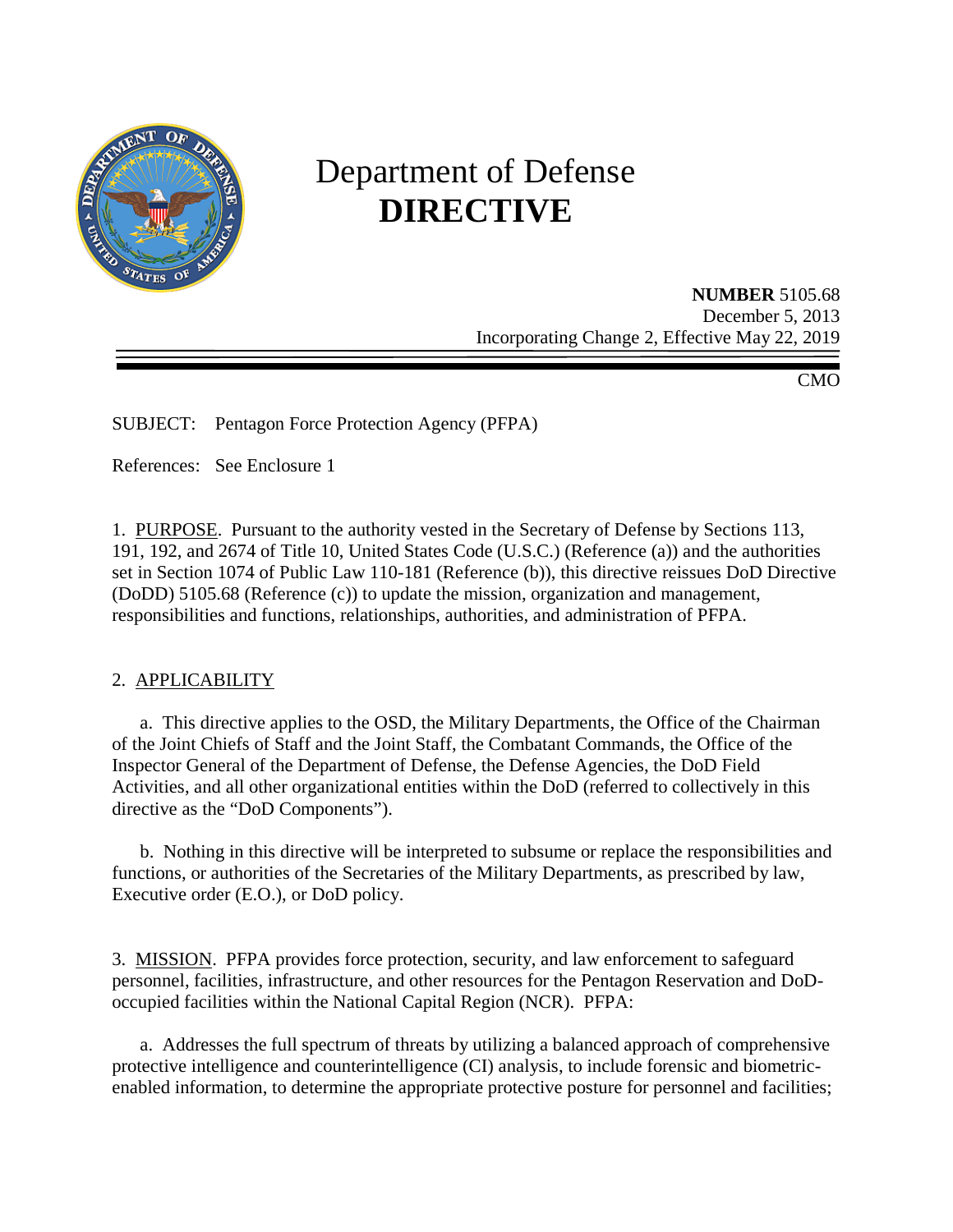prevention, preparedness, detection; all-hazards response; DoD emergency management (EM); and supports the lead response management agency during an emergency or crisis.

 b. Collaborates and coordinates with other DoD Components, other Executive departments and agencies, and State and local authorities as the DoD focal point on matters involving force protection, security, and law enforcement activities that impact the Pentagon Reservation and DoD-occupied facilities.

 c. Provides comprehensive threat assessments, security, and protection services for OSD personnel and other persons, in accordance with Reference (b).

#### 4. ORGANIZATION AND MANAGEMENT

a. PFPA is a Defense Agency, in accordance with Sections 191 and 192 of Reference (a), under the authority, direction, and control of the Chief Management Officer (CMO) of the Department of Defense, through the Director of Administration and Organizational Policy of the Office of the CMO (hereafter referred to as "the DA&OP"), in accordance with DoDD 5105.82 (Reference (d)), the December 4, 2013 Secretary of Defense Memorandum (Reference (e)), and the July 11, 2014 Deputy Secretary of Defense Memorandum (Reference (f)).

 b. PFPA consists of a director and subordinate organizational elements as are established by the director within resources that the Secretary of Defense assigns.

5. RESPONSIBILITIES AND FUNCTIONS. The Director, PFPA, provides the full range of services to protect personnel, facilities, infrastructure, and other resources at the Pentagon Reservation and DoD-occupied facilities, pursuant to the authorities of the Secretary of Defense in Section 2674 of Reference (a). The Director, PFPA:

a. Organizes, directs, and manages PFPA and all assigned resources.

 b. Provides force protection, security and law enforcement for the Pentagon Reservation and DoD-occupied facilities, as authorized by law, pursuant to Section 2674 of [Reference \(a\).](#page-8-0) Coordinates protection of DoD personnel occupying facilities under the security purview of the Department of Homeland Security (DHS). In DHS facilities where security measures are not DoD-compliant, the Director, PFPA, makes mitigation recommendations to the CMO through the DA&OP.

c. Enforces and investigates violations of federal law and regulations committed within the Pentagon Reservation and DoD-occupied facilities, pursuant to the security and law enforcement responsibilities of the Secretary of Defense, as set in Section 2674 of Reference (a), and delegated to the Director, PFPA. Allegations of misconduct against senior officials are handled in accordance with DoDD 5505.06 (Reference (g)), and criminal investigations are handled in accordance with DoD Instruction (DoDI) 5505.16 (Reference (h)). PFPA will promptly notify the servicing DoD Criminal Investigation Organization at the onset of all investigations initiated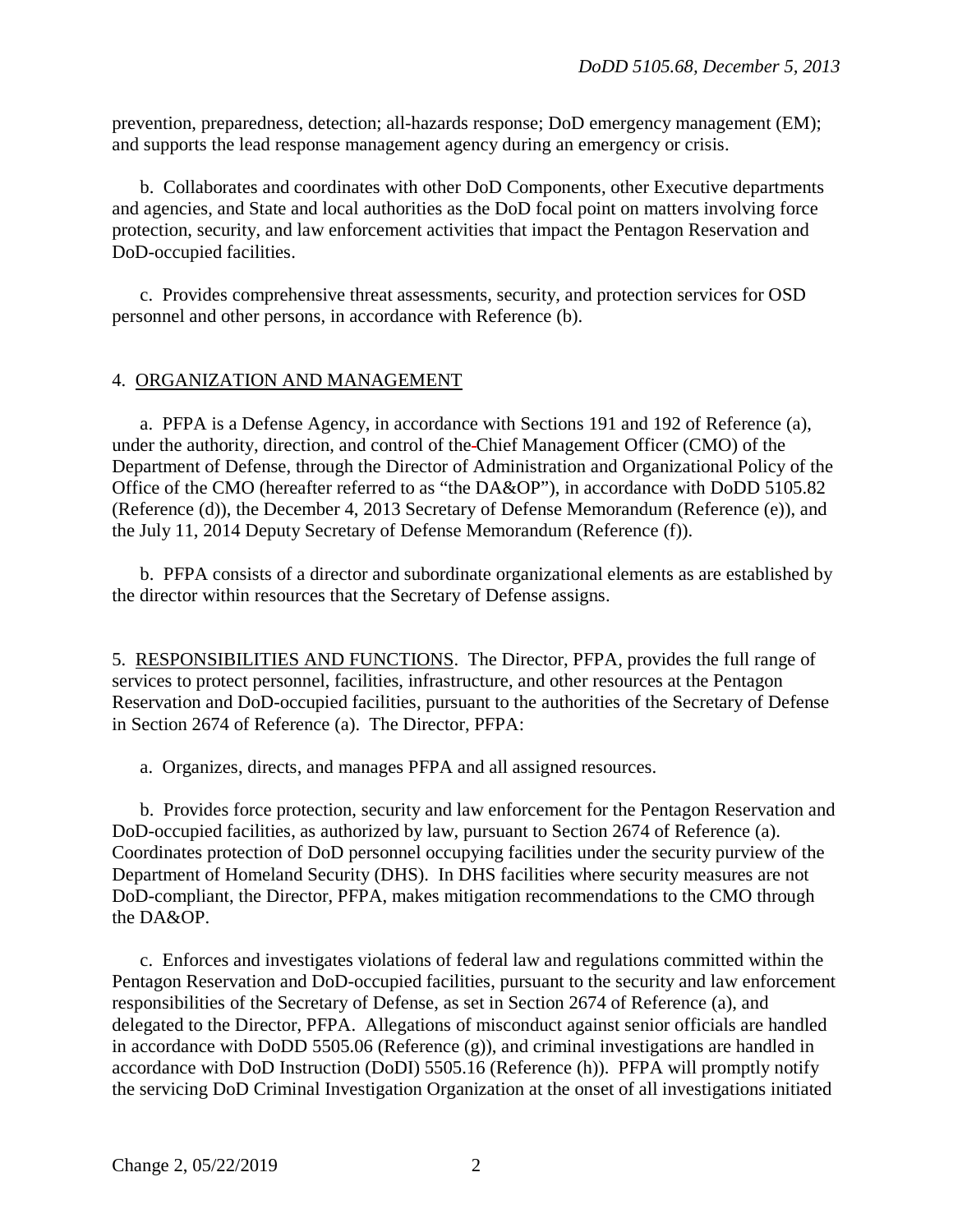on Military Service members, DoD civilians, or DoD contractors who are identified as suspects or victims of criminal activity, in accordance with Reference (h).

 d. Ensures compliance with DoD policies pertaining to access, security, and associated EM operations and response at the Pentagon Reservation and DoD-occupied facilities.

 e. Controls access to the Pentagon Reservation and certain DoD-occupied facilities, as well as to special events, when required.

 f. Maintains a response force capable of providing security commensurate with the designated force protection conditions against all hazards within the relevant threat environments.

g. Ensures compliance with DoD policies pertaining to the investigation of alleged adult sexual assaults, in accordance with Reference (i).

 h. Provides services to meet physical security support requirements, including locks, locking devices, alarm systems, intrusion detection systems, access control systems, closed-circuit television, parking enforcement, personnel identification badge issuance, and other support for the Pentagon Reservation and DoD-occupied facilities, in accordance with Administrative Instruction (AI) 30 (Reference (j)) and DoD 5200.08-R (Reference (k)), and in full collaboration with the Physical Security Enterprise and Analysis Group.

 i. Provides threat-based personal protective security details for OSD, Defense Agency, and DoD Field Activity high-risk personnel (HRP), in accordance with DoDI O-2000.22 (Reference (l)), to include oversight of related antiterrorism and force protection support. When required, provides for installation and operation of alarm, intrusion detection, and security surveillance systems for the protection of assigned HRP.

 (1) Conducts HRP security and threat assessments for OSD, the Defense Agencies, and the DoD Field Activities under PFPA's purview, in accordance with Reference (l).

 (2) Provides approved personal protection for qualified official visitors and dignitaries, to include distinguished foreign visitors conducting official business with the DoD, in response to requests from the Defense Intelligence Agency, in accordance with DoDI O-2000.27 (Reference (m)) and pursuant to the authorities set forth in Reference (b).

 (3) Investigates, collects evidence and relevant data, and analyzes and disseminates information pertaining to HRP protection operations.

 j. Develops threat analysis products, reports, and assessments through a protective intelligence capability, in accordance with DoDI 5525.18 (Reference (n)) on groups and individuals who have harmed, or have attempted harm; made direct or indirect threats; conducted surveillance activities; or engaged in organized criminal activity such as gangs, drugs, and illegal immigration that would impact the Pentagon Reservation and DoD-occupied facilities.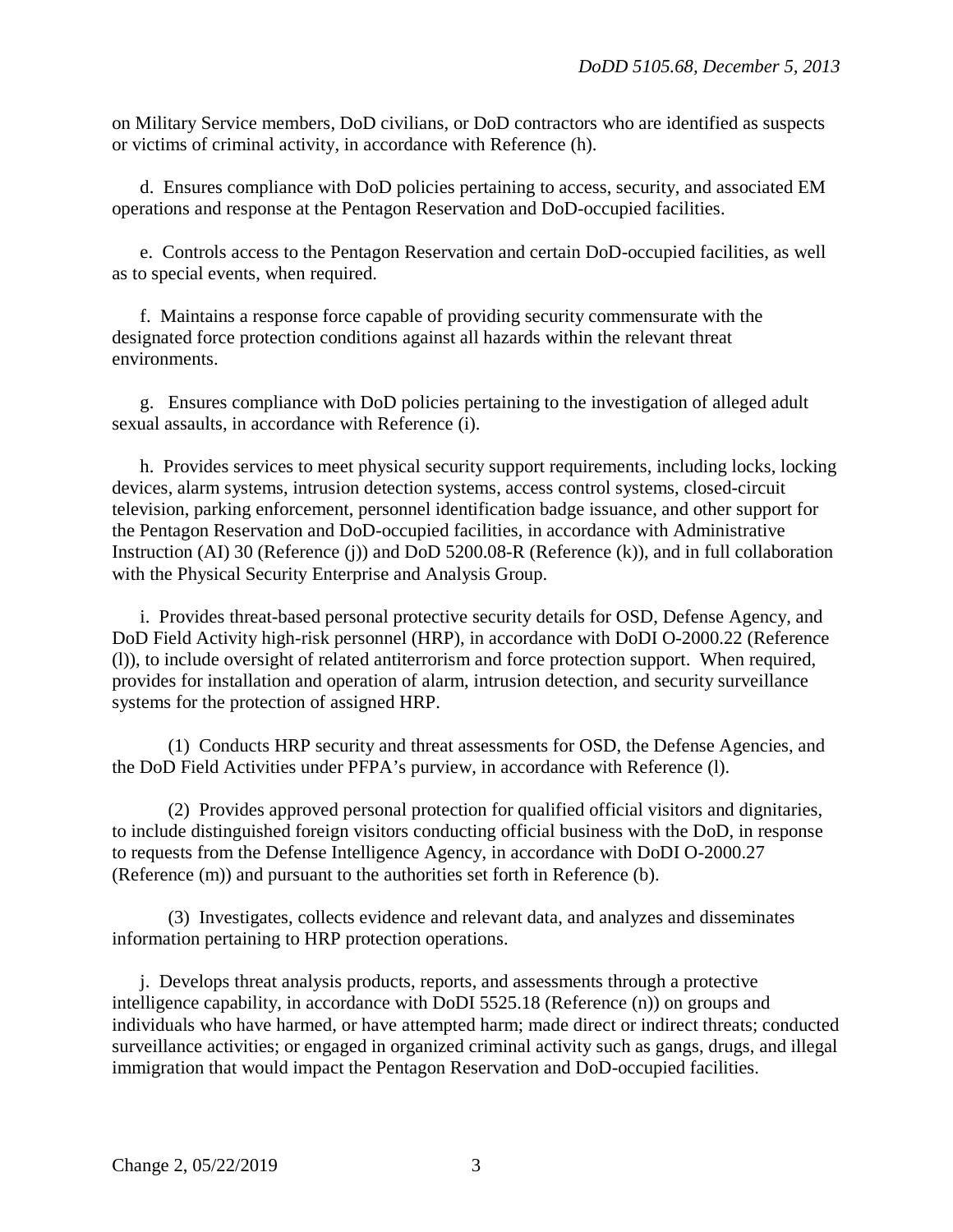k. Develops capabilities to assess, respond to, and mitigate emerging and future threats.

 l. Establishes and maintains an OSD Insider Threat Program, in accordance with the September 15, 2016, Deputy Secretary of Defense Memorandum (Reference (o)), DoDD 5205.16 (Reference (p)), and the November 21, 2012, Presidential Memorandum (Reference (q)). Integrates the operational and support capabilities within the Office of the CMO, PFPA, Washington Headquarters Services (WHS); Office of the Chief Information Officer of the Department of Defense; and Joint Service Provider of the Defense Information Systems Agency to plan for and implement this requirement.

 m. Implements all aspects of the antiterrorism program for the Pentagon Reservation and DoD-occupied facilities, in accordance with [DoDI 2000.12](file://pfpa.local/SHARED/POLICY/DODD%205105/pdf2/d200012p.pdf) (Reference (r)) and Volumes 1 and 2 of DoDI O-2000.16 (References (s) and (t)).

 n. Implements and maintains chemical, biological, radiological, nuclear, and high-yield explosive (CBRNE) protection for the Pentagon Reservation and DoD-occupied facilities. Provides technical, analytical, engineering, and operational capabilities, to include CBRNE hazardous materials response and improvised explosive device render safe operations, in accordance with DoDI 3020.52 (Reference (u)) and DoDI 6055.06 (Reference (v)).

 o. Maintains and operates mail screening facilities to provide mail and parcel security screening services for the Pentagon Reservation and DoD-occupied facilities.

 p. Maintains and operates an onsite laboratory for biothreat agent testing to meet established requirements, in accordance with Deputy Secretary of Defense Memorandum (Reference (w)).

 q. Operates a classified material destruction facility to provide for the destruction of classified documents and other classified material, in accordance with Reference (j).

 r. Establishes, manages, and continuously operates a command, control, and communications operations center capable of supporting PFPA's daily mission requirements, as well as crisis, consequence, and EM responsibilities, in accordance with the National Response Framework, DoDI O-3020.43, DoDI 6055.17, and AI 111 (References (x) through (aa)). In addition, the Director, PFPA, establishes and manages a redundant capability at off-site locations for continuity of operations (COOP), to include:

 (1) Responsive and complete command and control of assigned personnel, forces, and other resources.

 (2) Mass warning and notifications, alerts, and coordination of crisis, consequence, and EM operations with the DoD Components, federal agencies, and local jurisdictions for the Pentagon Reservation and DoD-occupied facilities in the NCR.

 (3) Prompt and effective communications concerning the Pentagon Reservation and DoD-occupied facilities to ensure the safe movement, control, and evacuation of personnel.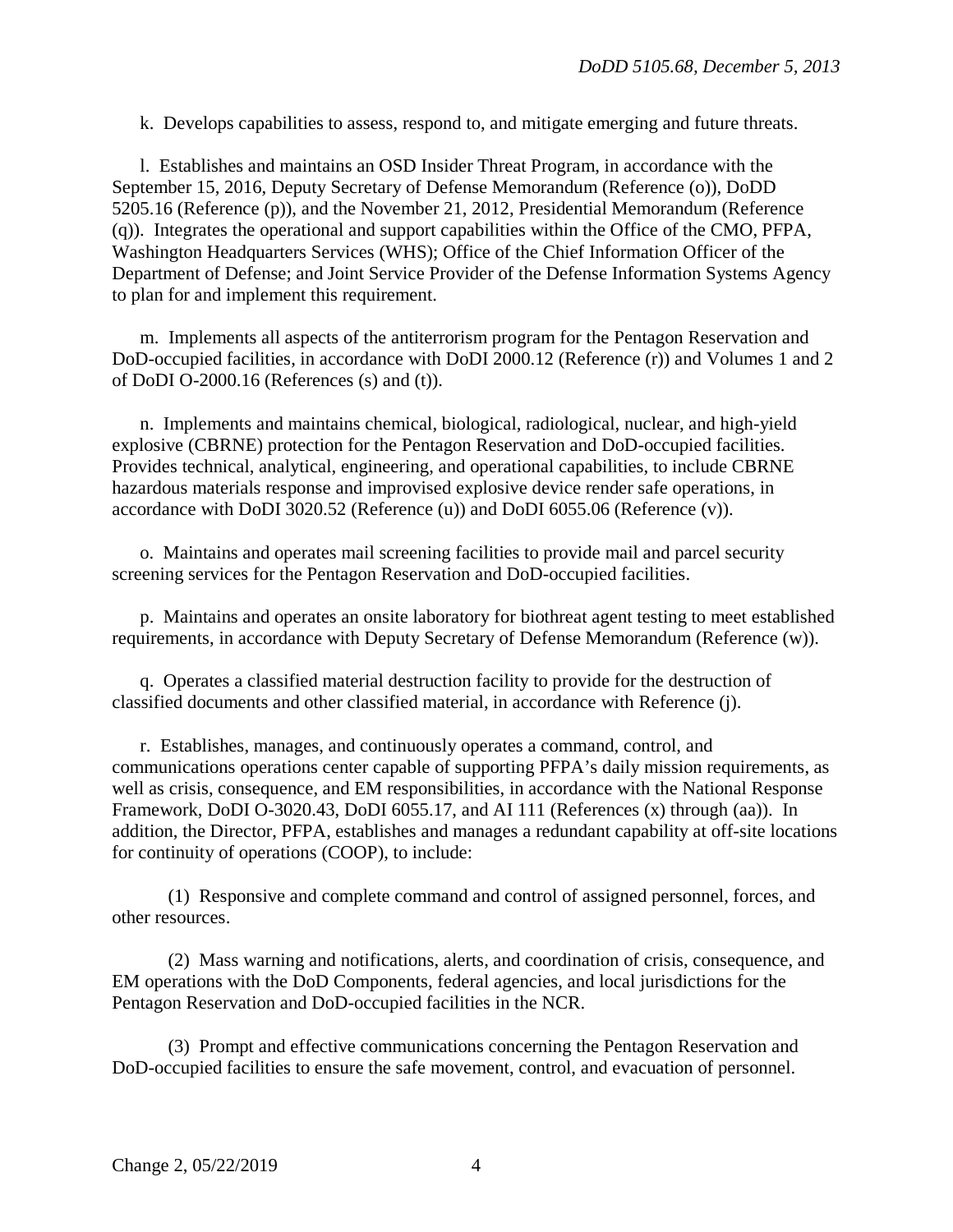s. Oversees the coordination of EM with the DoD Components for the Pentagon Reservation and DoD-occupied facilities, as the DCMO delegates. Reviews all EM and COOP plans and deconflicts and synchronizes them to achieve effective and integrated execution, in accordance with References (y) and (z).

 t. Maintains an organic CI capability to provide training, identify vulnerabilities, recommend countermeasures, and resolve other CI matters to counter the foreign intelligence and international terrorist threat to PFPA operations, in accordance with DoDD O-5240.02, DoDD 5240.06, and DoDI 5240.22 (References (ab) through (ad)). Ensures that all such intelligence activities are conducted in accordance with DoD 5240.l-R, DoDI 5240.16, and DoDI O-5240.21 (References (ae) through (ag)).

 u. Provides technical surveillance countermeasure (TSCM) support for DoD Components at the Pentagon Reservation, DoD-occupied facilities, other specified locations, and anywhere an HRP may be the target of technical surveillance, in accordance with Reference (j) and DoDI 5240.05 (Reference (ah)). Functions as the interagency TSCM coordinator for mission deconfliction for the Pentagon Reservation and other DoD-occupied facilities. Provides overarching TSCM support for the Pentagon Reservation with the operation of an in-place monitoring system.

 v. Provides information security, operations security, and industrial security administration support for DoD Components at the Pentagon Reservation, DoD-occupied facilities, and other specified locations, in accordance with Reference (d), [DoD Manual 5200.01,](file://pfpa.local/SHARED/POLICY/DODD%205105/pdf2/p52001r.pdf) DoDD 5205.02E, and [DoDI 5220.22](file://pfpa.local/SHARED/POLICY/DODD%205105/pdf2/d522022p.pdf) (References (ai) through (ak)).

 w. Ensures compliance with titling and indexing fingerprints, in accordance with DoDI 5505.07 (Reference (al)) and DoDI 5505.11 (Reference (am)), and DNA collection, in accordance with DoDI 5505.14 (Reference (an)).

 x. Establishes communications security policy and procedures in support of OSD organizations.

 y. Enters into memorandums of agreement, memorandums of understanding, and mutual aid agreements to coordinate emergency management, force protection, law enforcement, High Risk Personnel protection, and security actions pertaining to the Pentagon Reservation and DoDoccupied facilities.

 z. Chairs the Pentagon Security Advisory Group (PSAG), in accordance with the Pentagon Governance Council PSAG Charter (Reference (ao)). The PSAG serves as a collection point for security concerns and acts as a coordinating body for all security-related initiatives on the Pentagon Reservation and DoD-occupied facilities.

aa. Designs and manages PFPA activities and programs to improve standards of performance, economy, and efficiency, and demonstrate PFPA's attention to the requirements of its organizational customers, both internal and external to the DoD.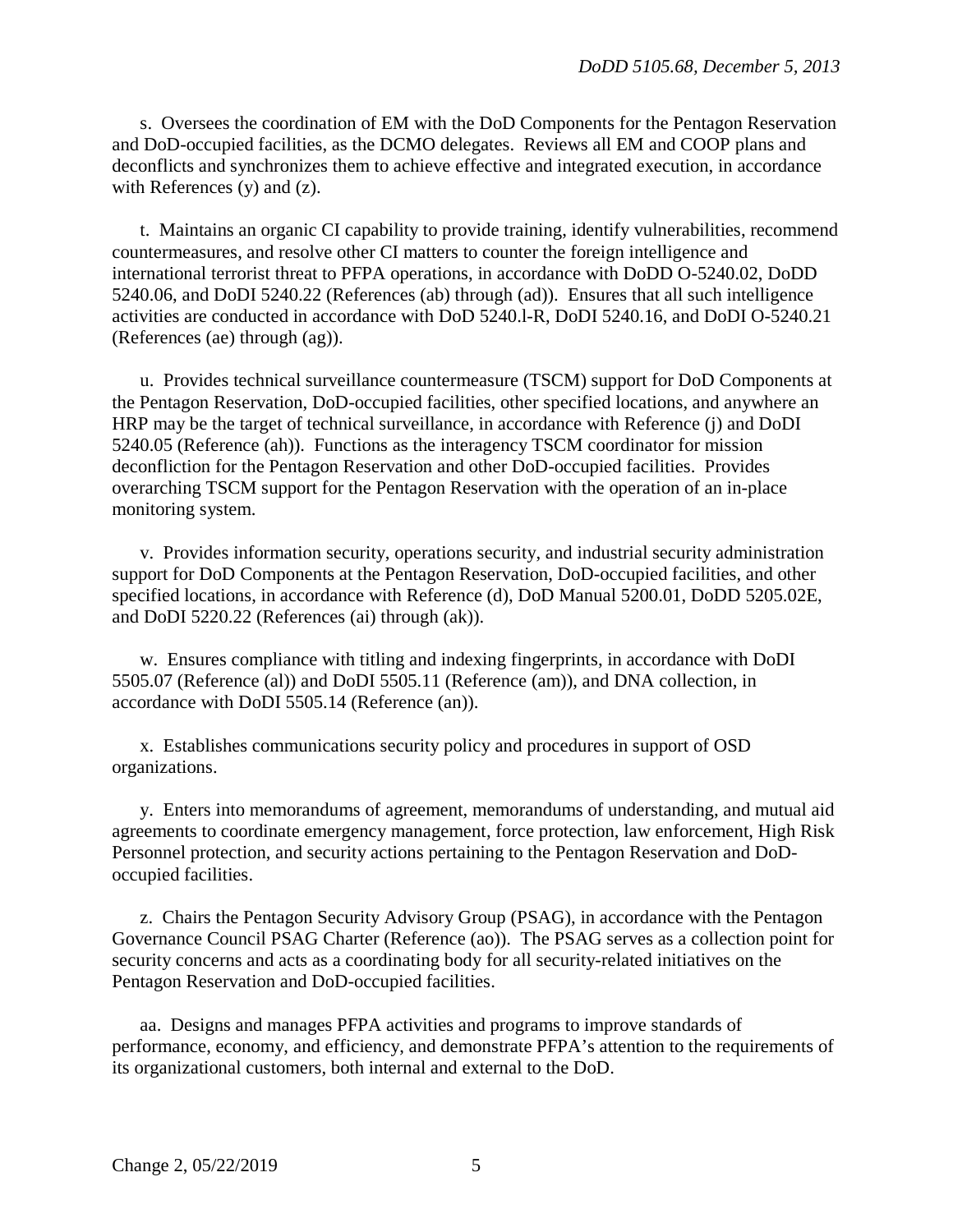ab. Performs such other duties as the Secretary of Defense, the Deputy Secretary of Defense, or the CMO assign.

#### 6. RELATIONSHIPS

a. In performing assigned functions and responsibilities, the Director, PFPA:

 (1) Reports to the CMO, through the DA&OP, who provides day-to-day oversight and integration of assigned functions.

 (2) Coordinates and exchanges information and advice with the OSD Principal Staff Assistants (PSAs), the other DoD Component heads, and other federal, State, and local agencies having collateral or related responsibilities.

 (3) Coordinates with, and advises, the DHS and Federal Protective Service whenever additional law enforcement and security personnel are needed in the event of an emergency or other urgent circumstance requiring immediate action to protect the health, safety, or welfare of personnel or property on and about the Pentagon Reservation and DoD-occupied facilities in the NCR.

 (4) Uses existing systems, facilities, and services of the DoD and other federal agencies, when possible, to avoid duplication and to achieve maximum efficiency and economy.

 b. The OSD PSAs and the other DoD Component heads coordinate with the Director, PFPA, as appropriate, on matters under their purview relating to PFPA operations, functions, responsibilities, and execution of the Pentagon HRP Program.

 c. Geographic Combatant Commanders are responsible for ensuring force protection is synchronized through timely sharing of threat information to protect DoD personnel, infrastructure, and information, in accordance with Reference (r). The United States Northern Command (USNORTHCOM), as the regional Combatant Command for the continental United States, possesses tactical control for force protection in the NCR. PFPA is the single coordinating organization with USNORTHCOM for the Pentagon Reservation and DoDoccupied facilities in the NCR, in accordance with Reference (j), requiring those DoD Components to coordinate with PFPA for all force protection and antiterrorism issues, including those pertaining to CBRNE defense and protection and all hazards and natural disaster events.

 d. Unless the Secretary or the Deputy Secretary of Defense directs otherwise, the law enforcement responsibilities this directive assigns do not replace or supersede responsibilities currently assigned to the U.S. Army Criminal Investigation Command, the Naval Criminal Investigative Service, or the Air Force Office of Special Investigations.

 e. Nothing in this directive is intended to infringe upon the authority of the Inspector General of the Department of Defense or any other DoD statutory Inspector General.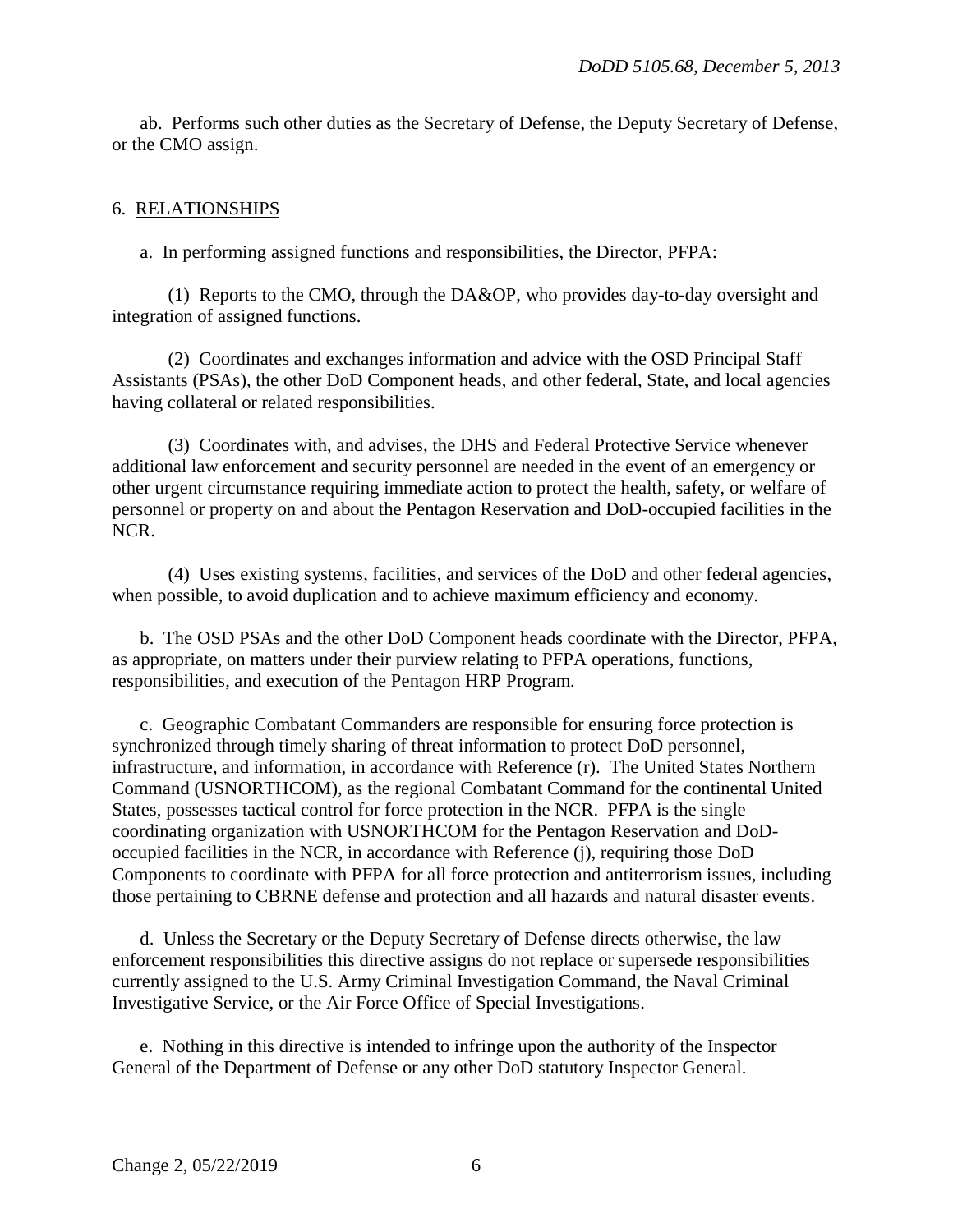7. AUTHORITIES. The Director, PFPA, is delegated authority to:

 a. Communicate directly with the other DoD Component heads, as necessary, to carry out assigned responsibilities and functions, including the transmission of requests for advice and assistance. Communications to the Military Departments must be transmitted through the Secretaries of the Military Departments or as otherwise provided in law or as directed by the Secretary of Defense in other DoD issuances. Communications to the Combatant Commanders must be in accordance with DoDD 5100.01 (Reference (ap)).

 b. Communicate with other government officials, members of the public, and representatives of foreign governments, as appropriate, to carry out assigned responsibilities and functions. Communications with representatives of the Legislative Branch must be conducted through the Office of the Assistant Secretary of Defense for Legislative Affairs, except for communications with Defense Appropriations Committees, which must be coordinated through the Under Secretary of Defense (Comptroller)/Chief Financial Officer, Department of Defense.

 c. Obtain reports and information, in accordance with DoDI 8910.01 (Reference (aq)), as necessary, to carry out assigned responsibilities and functions.

 d. Exercise, with respect to force protection, security, and law enforcement for the Pentagon Reservation and DoD-occupied facilities:

 (1) The authorities of the Secretary of Defense, pursuant to Section 2674 of Reference (a).

 (2) Those authorities vested in the Secretary of Defense, or delegated to the Secretary of Defense by the Administrator, General Services Administration, pursuant to chapter 1 of Title 40, U.S.C. (Reference (ar)).

e. Enter into support and service agreements with surrounding State and local law enforcement and emergency services authorities, as required, for the effective performance of PFPA responsibilities and functions.

f. Exercise the administrative authorities contained in Enclosure 2.

8. ADMINISTRATION. The Secretary of Defense selects the Director, PFPA, with the advice of the CMO.

9. RELEASABILITY. **Cleared for public release.** This directive is available on the Directives Division Website at https://www.esd.whs.mil/DD/.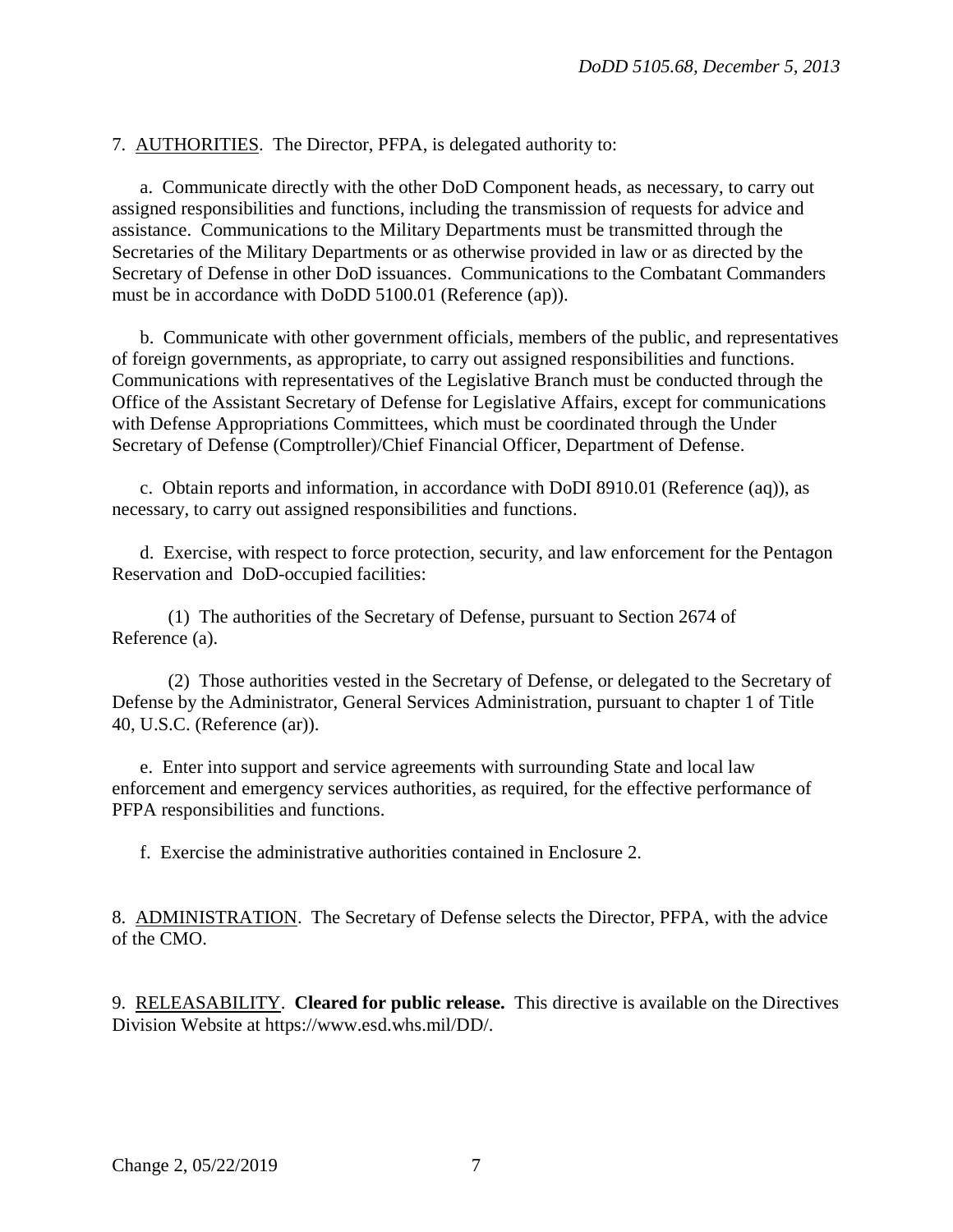#### 10. SUMMARY OF CHANGE 2. This change:

 a. In accordance with Reference (i), adds the responsibility for assisting with the investigation of alleged sexual assaults at the Department of Defense.

 b. Applies administrative changes to update references, organizational titles, and URLs for accuracy.

11. EFFECTIVE DATE. This directive is effective December 5, 2013.

Cality S. Carta

Ashton B. Carter Deputy Secretary of Defense

Enclosures

1. References

 2. Delegations of Authority Glossary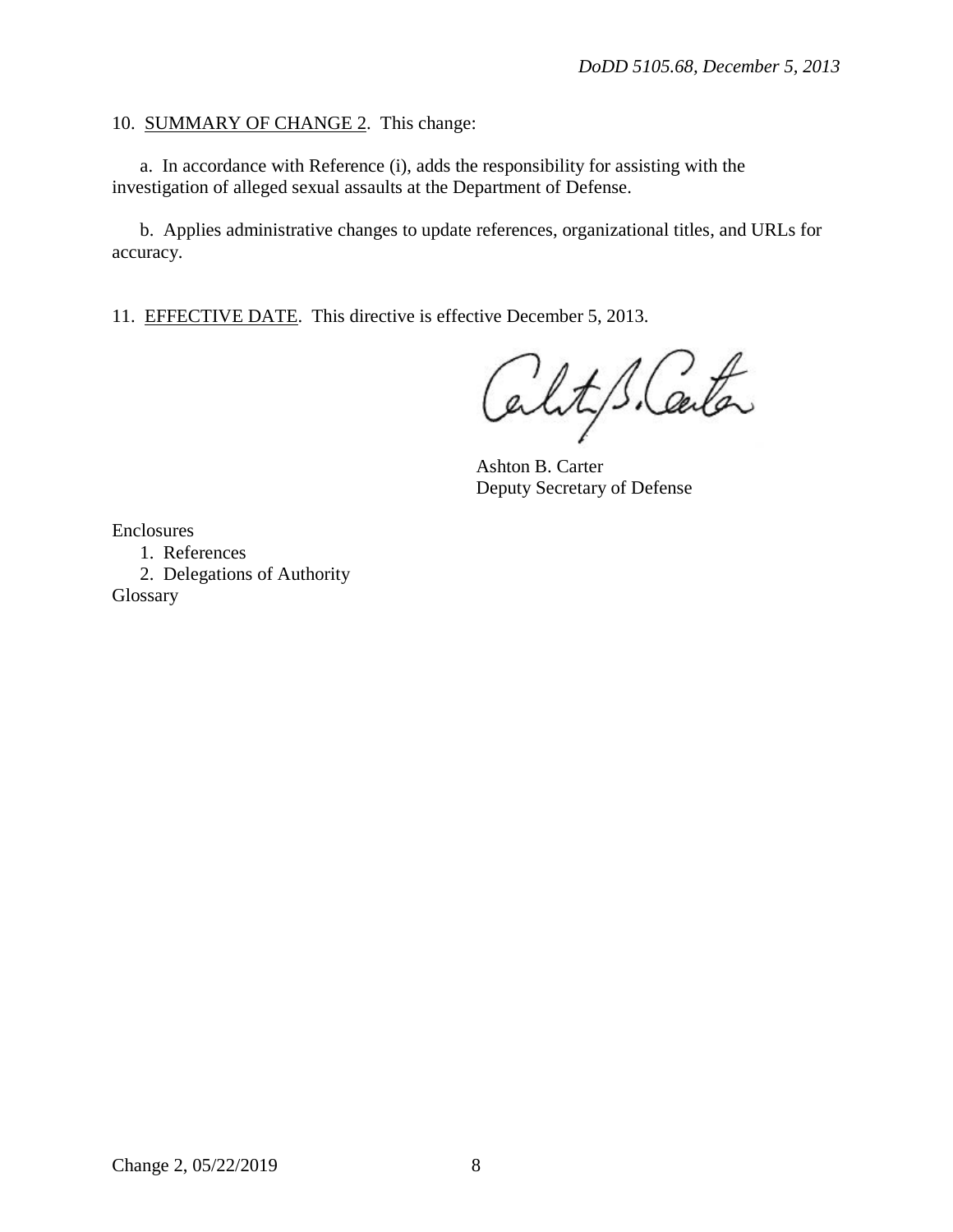## ENCLOSURE 1

## REFERENCES

- <span id="page-8-0"></span>(a) Title 10, United States Code
- (b) Section 1074 of Public Law 110-181, "National Defense Authorization Act for Fiscal Year 2008," January 28, 2008
- (c) DoD Directive 5105.68, "Pentagon Force Protection Agency (PFPA)," December 19, 2008 (hereby cancelled)
- (d) [DoD Directive 5105.8](file://pfpa.local/SHARED/POLICY/DODD%205105/pdf2/d510553p.pdf)2, "Deputy Chief Management Officer (DCMO) of the Department of Defense," October 17, 2008
- (e) Secretary of Defense Memorandum, "Results of the Office of the Secretary of Defense Organizational Review," December 4, 2013
- (f) Deputy Secretary of Defense Memorandum, "Reorganization of the Office of the Deputy Chief Management Officer," July 11, 2014
- (g) DoD Directive 5505.06, "Investigations of Allegations Against Senior DoD Officials," June 6, 2013
- (h) DoD Instruction 5505.16, "Investigations by DoD Components," June 23, 2017
- (i) DoD Instruction 5505.18, "Investigation of Adult Sexual Assault in the Department of Defense," March 22, 2017, as amended
- (j) Administrative Instruction 30, "Force Protection of the Pentagon Reservation," June 26, 2009, as amended
- (k) DoD 5200.08-R, "Physical Security Program," April 9, 2007, as amended
- (l) DoD Instruction O-2000.22, "Designation and Physical Protection of DoD High Risk Personnel," June 19, 2014
- (m) DoD Instruction O-2000.27, "DoD Senior Foreign Official Visit Program (SFOVP)," December 20, 2012
- (n) DoD Instruction 5525.18, "Law Enforcement Criminal Intelligence (CRIMINT) in DoD," October 18, 2013, as amended
- (o) Deputy Secretary of Defense Memorandum, "Office of the Secretary of Defense Insider Threat Program," September 15, 2016
- (p) DoD Directive 5205.16, "The DoD Insider Threat Program," September 30, 2014, as amended
- (q) Presidential Memorandum, "National Insider Threat Policy and Minimum Standards for Executive Branch Insider Threat Programs," November 21, 2012
- (r) [DoD Instruction 2000.12,](file://pfpa.local/SHARED/POLICY/DODD%205105/pdf2/d200012p.pdf) "DoD Antiterrorism (AT) Program," March 1, 2012, as amended
- (s) DoD Instruction O-2000.16, Volume 1, "DoD Antiterrorism (AT) Program Implementation: DoD AT Standards," November 17, 2016, as amended
- (t) DoD Instruction O-2000.16, Volume 2, "DoD Antiterrorism (AT) Program Implementation: DoD Force Protection Condition (FPCON) System," November 17, 2016, as amended
- (u) DoD Instruction 3020.52, "DoD Installation Chemical, Biological, Radiological, Nuclear, and High-Yield Explosive (CBRNE) Preparedness Standards," May 18, 2012, as amended
- (v) DoD Instruction 6055.06, "DoD Fire and Emergency Services (F&ES) Program," December 21, 2006, as amended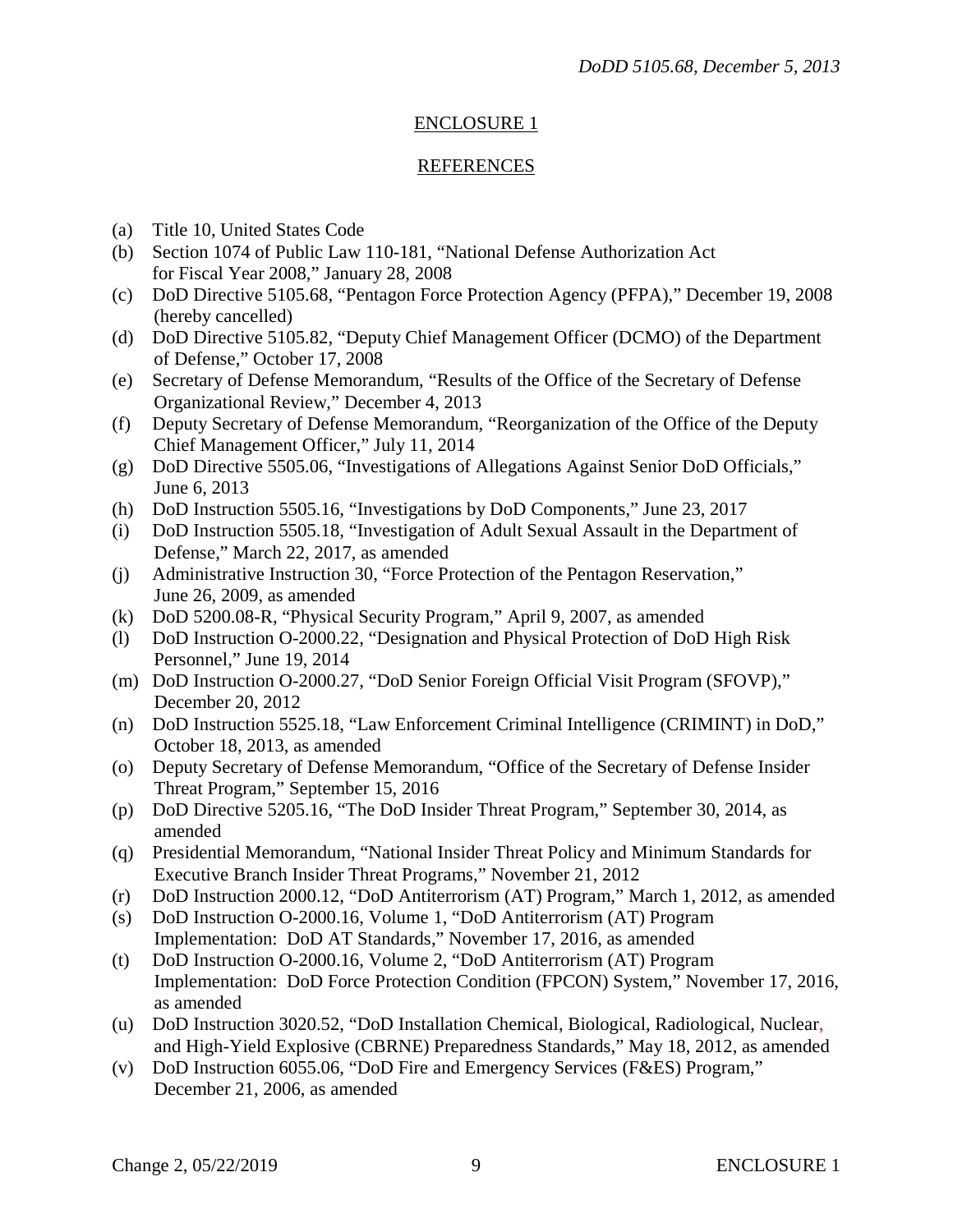- (w) Deputy Secretary of Defense Memorandum, "Protection of the Pentagon from Biological Attack (U)," November 5, 200[1](#page-9-0)<sup>1</sup>
- (x) Secretary of the Department of Homeland Security Plan, "National Response Framework," January 2008
- (y) DoD Instruction O-3020.43, "Emergency Management and Incident Command on the Pentagon Facilities," March 6, 2007
- (z) DoD Instruction 6055.17, "DoD Emergency Management (EM) Program," February 13, 2017, as amended
- (aa) Administrative Instruction 111, "Component Emergency Response on the Pentagon Reservation," December 2, 2010
- (ab) DoD Directive O-5240.02, "Counterintelligence (CI)," March 17, 2015, as amended
- (ac) DoD Directive 5240.06, "Counterintelligence Awareness and Reporting (CIAR)," May 17, 2011, as amended
- (ad) DoD Instruction 5240.22, "Counterintelligence Support to Force Protection," September 24, 2009, as amended
- (ae) DoD 5240.1-R, "Procedures Governing the Activities of DoD Intelligence Components that Affect United States Persons," December, 1982, as amended
- (af) DoD Instruction 5240.16, "Counterintelligence Functional Services (CIFS)," August 27, 2012, as amended
- (ag) DoD Instruction O-5240.21, "Counterintelligence (CI) Inquiries," May 14, 2009, as amended
- (ah) DoD Instruction 5240.05, "Technical Surveillance Countermeasures (TSCM)," April 3, 2014, as amended
- (ai) DoD Manual 5200.01, "DoD Information Security Program," February 24, 2012, Volumes 1-4, as amended
- (aj) DoD Directive 5205.02E, "DoD Operations Security (OPSEC) Program," June 20, 2012, as amended
- (ak) [DoD Instruction 5220.22,](file://pfpa.local/SHARED/POLICY/DODD%205105/pdf2/d522022p.pdf) "National Industrial Security Program (NISP)," March 18, 2011, as amended
- (al) DoD Instruction 5505.07, "Titling and Indexing in Criminal Investigations," February 28, 2018
- (am) DoD Instruction 5505.11, "Fingerprint Card and Final Disposition Report Submission Requirements," July 21, 2014, as amended
- (an) DoD Instruction 5505.14, "Deoxyribonucleic Acid (DNA) Collection Requirements for Criminal Investigations, Law Enforcement, Corrections, and Commanders," December 22, 2015, as amended
- (ao) Pentagon Governance Council Pentagon Security Advisory Group Charter, June 6, 2013[2](#page-9-1)
- (ap) DoD Directive 5100.01, "Functions of the Department of Defense and Its Major Components," December 21, 2010
- (aq) DoD Instruction 8910.01, "Information Collection and Reporting," May 19, 2014
- (ar) Chapter 1 of Title 40, United States Code
- (as) Executive Order 10450, "Security Requirements for Government Employment," April 27, 1953
- (at) Executive Order 12968, "Access to Classified Information," August 2, 1995

<span id="page-9-0"></span> $\overline{a}$ <sup>1</sup> Available by contacting the PFPA main number at 703-697-1001

<span id="page-9-1"></span><sup>2</sup> Available by contacting the PFPA main number at 703-697-1001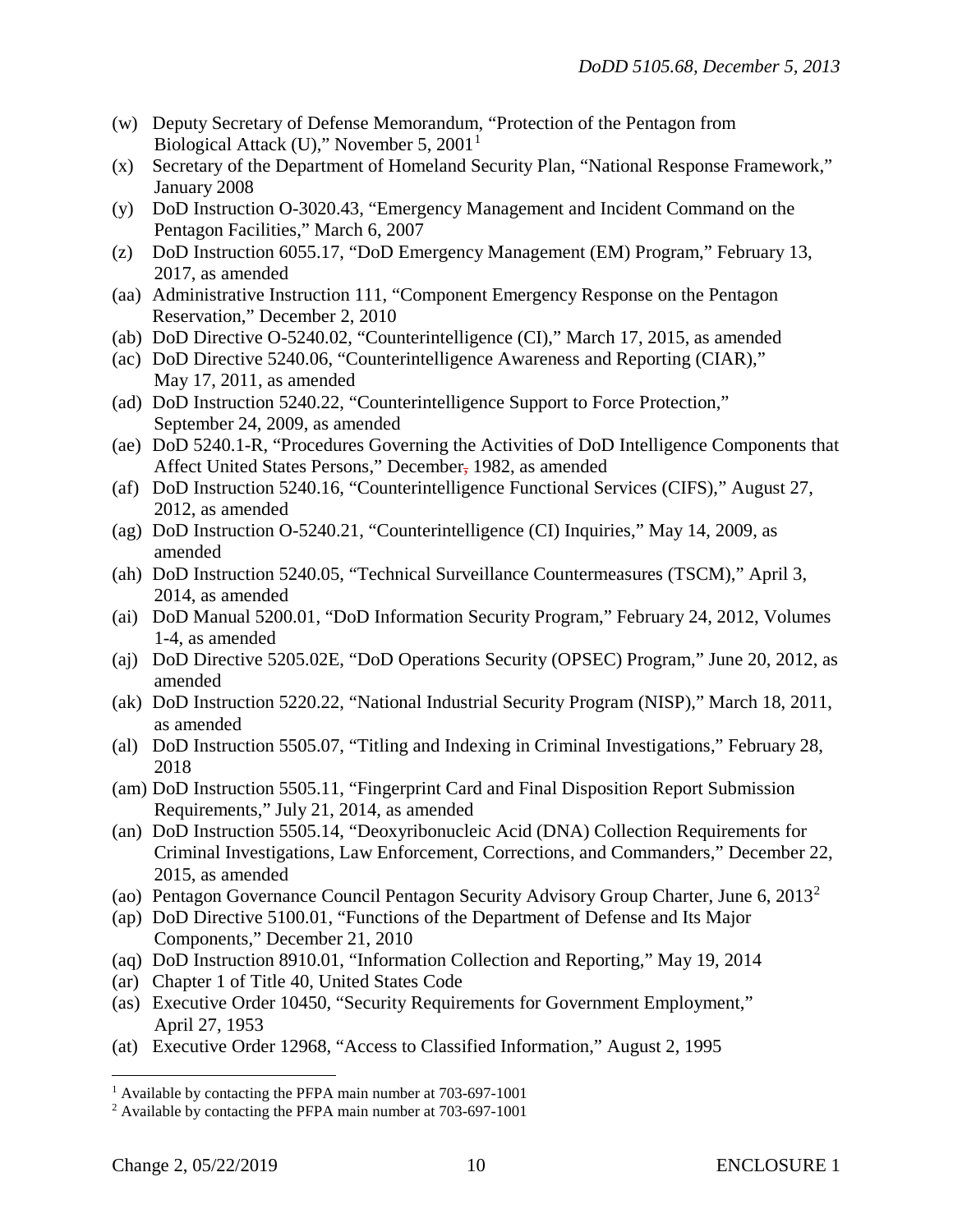- (au) DoD Instruction 5200.02, "DoD Personnel Security Program (PSP)," March 21, 2014, as amended
- (av) DoD Manual 5200.02, "Procedures for the DoD Personnel Security Program (PSP),"April 3, 2017
- (aw) Defense Travel Management Office, "The Joint Travel Regulations," current edition
- (ax) Title 5, United States Code
- (ay) Part 550 of Title 5, Code of Federal Regulations
- (az) DoD Directive 5210.56, "Arming and the Use of Force," November 18, 2016
- (ba) Title 37, United States Code
- (bb) Title 44, United States Code
- (bc) DoD Instruction 5015.02, "DoD Records Management Program," February 24, 2015, as amended
- (bd) DoD Instruction 5025.01, "DoD Issuances Program," August 1, 2016, as amended
- (be) DoD Instruction 4000.19, "Support Agreements," April 25, 2013, as amended
- (bf) DoD Instruction 5200.08, "Security of DoD Installations and Resources and the DoD Physical Security Review Board (PSRB)," December 10, 2005, as amended
- (bg) Office of the Chairman of the Joint Chiefs of Staff, "DoD Dictionary of Military and Associated Terms," current edition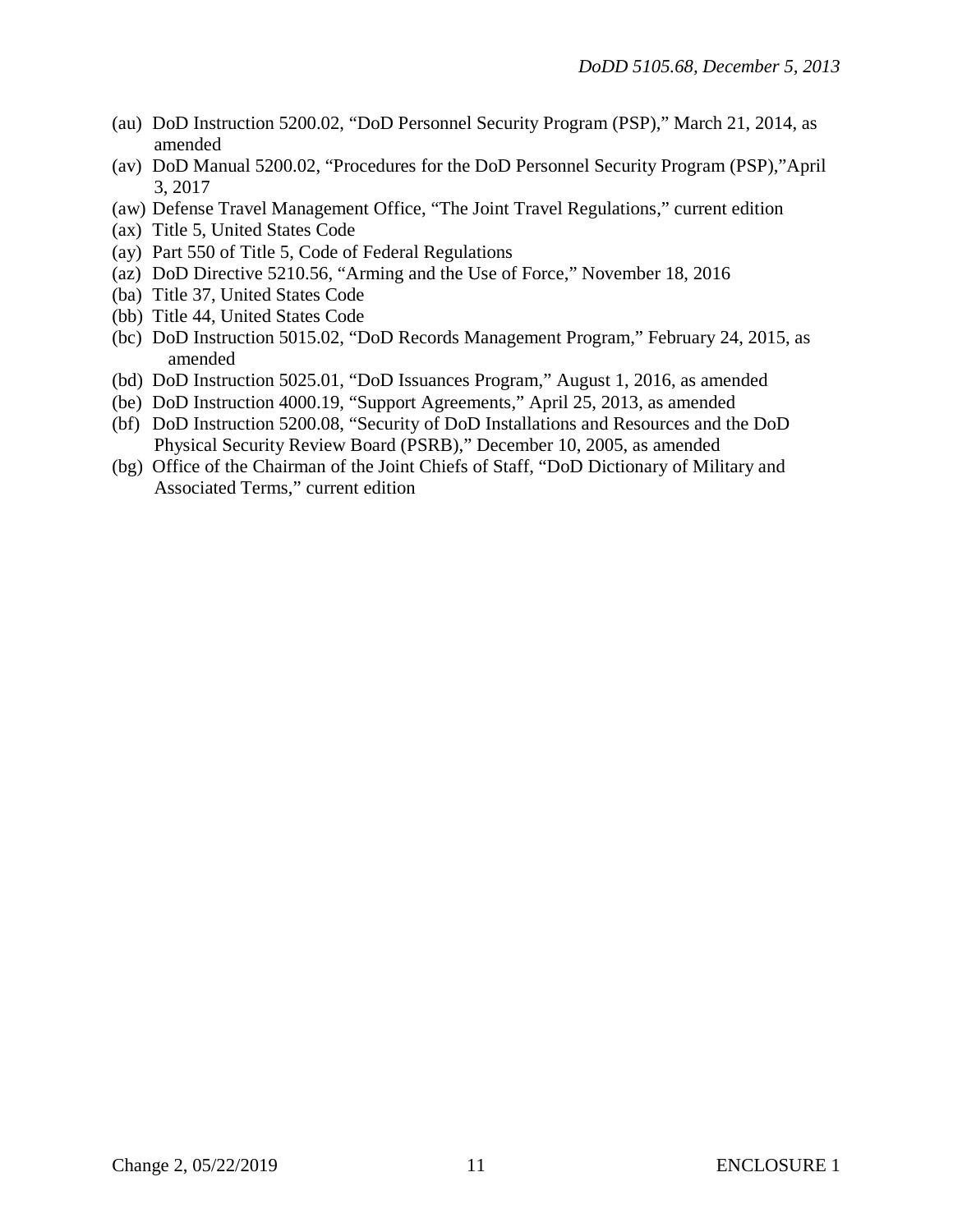#### ENCLOSURE 2

#### DELEGATIONS OF AUTHORITY

Pursuant to the authority vested in the Secretary of Defense, and subject to the authority, direction, and control of the CMO, through the DA&OP, and in accordance with DoD policies and issuances, the Director, PFPA, or in the absence of the Director, the person acting for the Director, is delegated authority, as required in the administration and operation of PFPA, to:

a. Maintain an official seal and attest to the authenticity of official records under that seal.

 b. Enforce regulatory procedures, pursuant to E.O. 10450, E.O. 12968, and DoDI 5200.02 (References (as) through (au)), as appropriate:

(1) Designate any position in PFPA as a sensitive position.

 (2) Authorize, in exceptional circumstances where official functions must be performed prior to the completion of an investigation and adjudication process, temporary access to a sensitive position in PFPA for a limited period to individuals for whom an appropriate investigation is underway.

 (3) Initiate personnel security investigations and, if necessary, in the interest of national security, suspend a security clearance for personnel assigned to, detailed to, or employed by PFPA. Any actions under this paragraph must be taken in accordance with procedures prescribed in DoD Manual 5200.02 (Reference (av)).

c. Authorize and approve:

 (1) Temporary duty travel for military personnel assigned or detailed to PFPA, in accordance with the Joint Travel Regulations (Reference (aw)).

(2) Travel for PFPA civilian personnel, in accordance with Reference (aw).

 (3) Invitational travel for non-DoD personnel whose consultative, advisory, or other highly specialized technical services are required in a capacity that is directly related to, or in connection with, PFPA activities, in accordance with Reference (aw).

 (4) Overtime work for PFPA civilian personnel, in accordance with Section 5542 of Title 5, U.S.C. (Reference (ax)) and part 550 of Title 5, Code of Federal Regulations (Reference (ay)).

d. Arm PFPA personnel consistent with DoDD 5210.56 (Reference (az)).

 e. Approve the expenditure of funds available for travel by military personnel assigned or detailed to PFPA for expenses related to attending meetings of technical, scientific, professional, or other similar organizations in such instances when the approval of the Secretary of Defense, or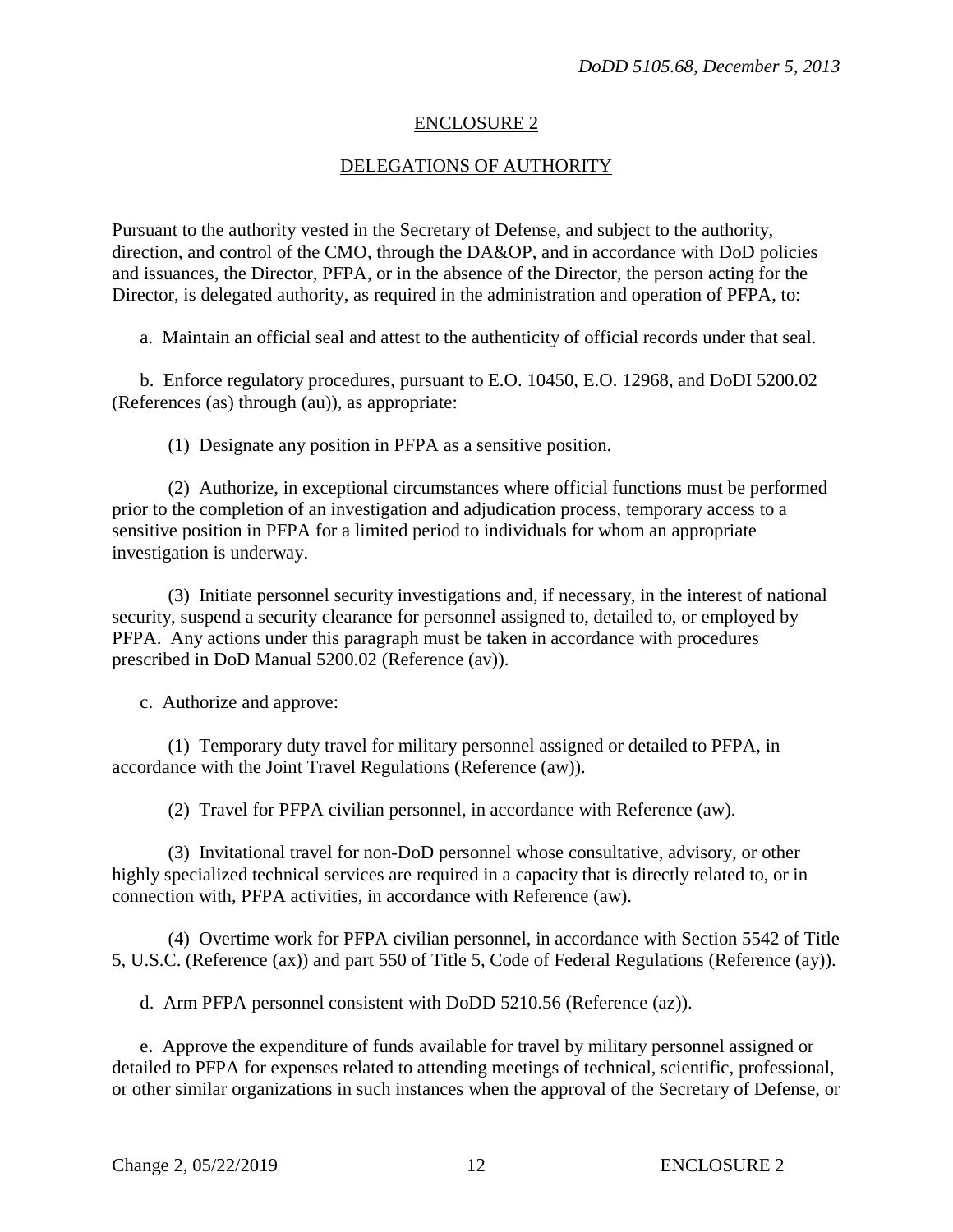designee, is required, pursuant to Sections 4110 and 4111 of Reference (ax) and Section 455 of Title 37, U.S.C. (Reference (ba)).

 f. Develop, establish, and maintain an active and continuing Records Management Program, pursuant to Section 3102 of Title 44, U.S.C. (Reference (bb)) and in accordance with DoDI 5015.02 (Reference (bc)).

 g. Use the government-wide purchase card for making appropriate purchases of material and services, other than personal services, for PFPA when it is determined more advantageous and consistent with the best interests of the government.

 h. Authorize the publication of advertisements, notices, or proposals in newspapers, magazines, or other public periodicals, as required for the effective administration and operation of PFPA, pursuant to Section 3702 of Reference (bb).

 i. Establish and maintain, for the functions assigned, an appropriate publications system for the development and distribution of agency regulations, instructions, reference documents, and changes to those documents, similar to the policies and procedures prescribed in DoDI 5025.01, (Reference (bd)).

 j. Enter into support and service agreements, in accordance with DoDI 4000.19 (Reference (be)), as required, for the effective performance of PFPA functions and responsibilities.

 k. Enter into and administer contracts, through WHS, the Military Departments, a DoD contract administration services component, or other federal agencies, as appropriate, for supplies, equipment, and services required to accomplish the PFPA mission.

 l. Establish and maintain appropriate property accounts for PFPA, and appoint survey boards, approve survey reports, relieve personal liability, and drop accountability for PFPA property contained in the authorized property accounts that has been lost, damaged, stolen, destroyed, or otherwise rendered unserviceable, in accordance with applicable laws and regulations.

 m. Issue the necessary security regulations for the protection of property and places under the jurisdiction of the Director, PFPA, in accordance with DoDI 5200.08 (Reference (bf)).

 n. Redelegate these authorities, as appropriate, and in writing, except as otherwise indicated in this directive or as prohibited by law, E.O., or regulation.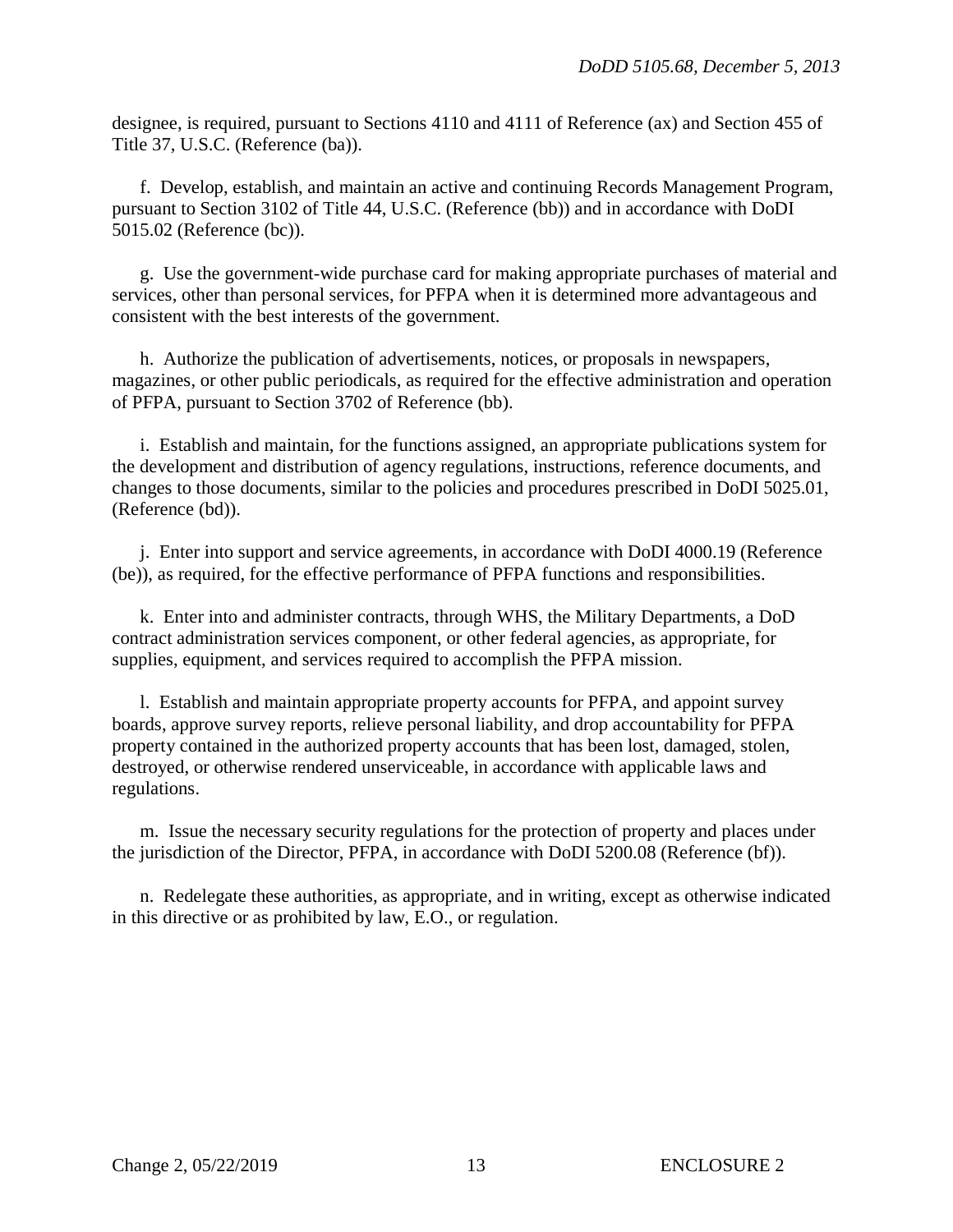# **GLOSSARY**

# PART I. ABBREVIATIONS AND ACRONYMS

| AI                | administrative instruction                                            |
|-------------------|-----------------------------------------------------------------------|
| <b>CBRNE</b>      | chemical, biological, radiological, nuclear, and high-yield explosive |
| <b>CI</b>         | Counterintelligence                                                   |
| <b>CMO</b>        | Chief Management Officer of the Department of Defense                 |
| <b>COOP</b>       | continuity of operations                                              |
| DA&OP             | Director of Administration and Organizational Policy                  |
| <b>DHS</b>        | Department of Homeland Security                                       |
| <b>DoDD</b>       | DoD directive                                                         |
| DoDI              | DoD instruction                                                       |
|                   |                                                                       |
| EM                | emergency management                                                  |
| E.O.              | Executive order                                                       |
| <b>HRP</b>        | high-risk personnel                                                   |
| <b>NCR</b>        | <b>National Capital Region</b>                                        |
| <b>PFPA</b>       | Pentagon Force Protection Agency                                      |
| <b>PSA</b>        | <b>Principal Staff Assistant</b>                                      |
| <b>PSAG</b>       | Pentagon Security Advisory Group                                      |
| <b>TSCM</b>       | technical security countermeasure                                     |
| U.S.C.            | <b>United States Code</b>                                             |
| <b>USNORTHCOM</b> | <b>United States Northern Command</b>                                 |
| <b>WHS</b>        | <b>Washington Headquarters Services</b>                               |